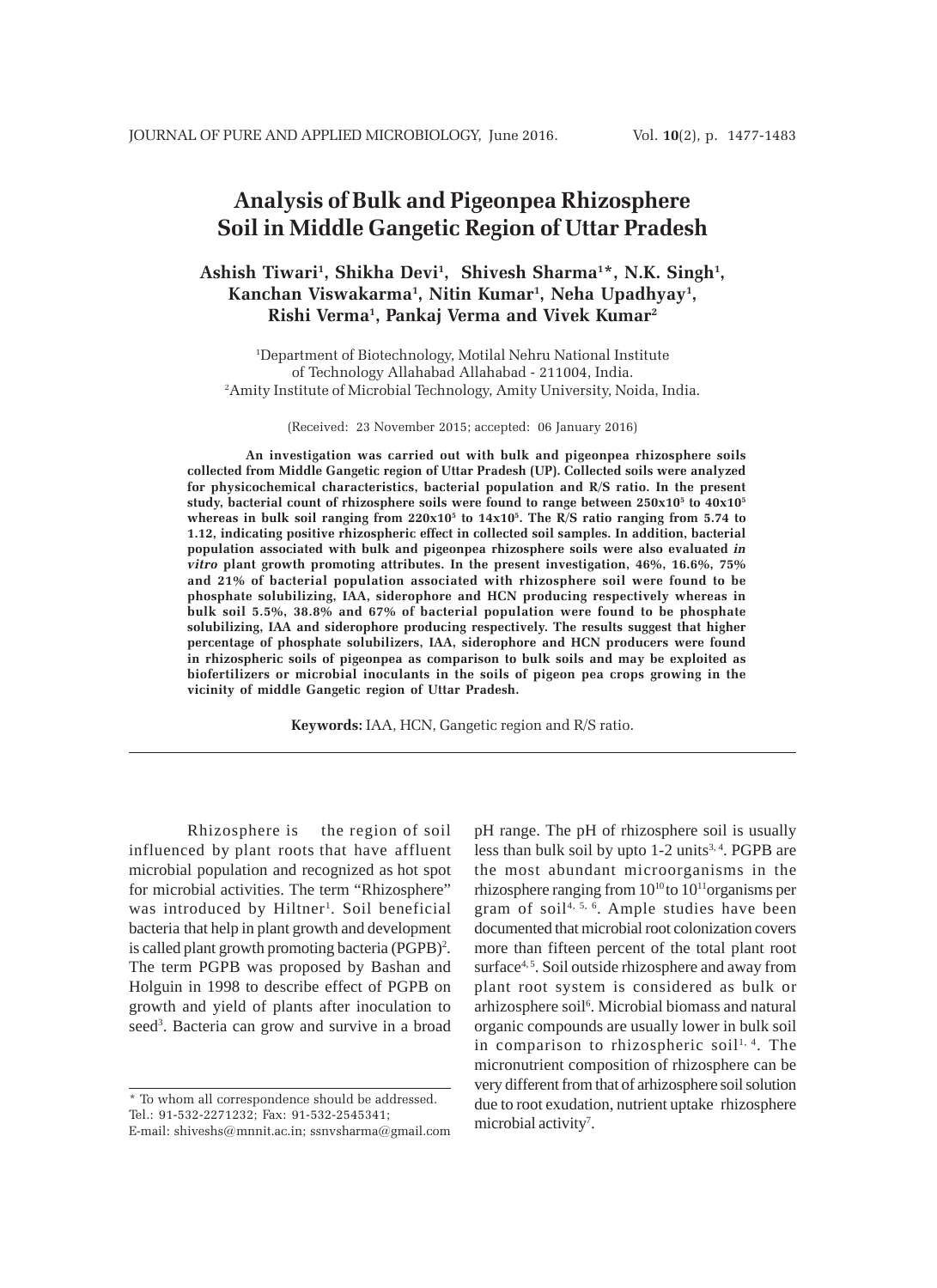## 1478 TIWARI et al.: STUDY OF SOIL OF MIDDLE GANGETIC REGION OF UP, INDIA

Over the past few years, PGPB have gained worldwide importance for sustainable agricultural practices, as a diverse range of soil beneficial bacteria such as *Bacillus, Pseudomonas, Rhizobium, Klebsiella, Azotobacter, Agrobacterium* and *Azospirillum* play vital role in facilitation of plant growth and disease management both under control and field conditions1, 8, 9*.* In addition*,* use of PGPB in farming practices in order to boost the plant growth via direct and indirect mechanisms are considered an alternative strategy to minimize the use of chemical fertilizers and pesticides as much as feasible $8, 9$ . Direct mechanisms involved the facilitation of the uptake of nutrients from the surrounding environments, synthesis of various substances such as phytohormones (auxins, gibberellins and cytokinins) and lowering of ethylene concentration etc<sup>10, 11, 12</sup>. Indirect mechanism of PGPB includes the sequestering of iron from the rhizospheric environment, synthesis of fungicidal compounds and fungal cell wall degrading enzymes, production of antibiotics, competition for root colonization and induced systemic resistance (ISR)<sup>13, 14</sup>.

The pigeonpea *(Cajanus cajan)* is a drought tolerant leguminous food crop belongs to family fabaceae, which can be grown on less irrigated land and semi-arid climate conditions. In addition, pigeonpea is principal dryland crop used historically as food, fodder and fuel<sup>15, 16, 17</sup>. Besides being employed as food and fodder this plant even have number of medicinal values and used against fever, dysentery, hepatitis, diabetes and contagious diseases etc $<sup>16</sup>$ .</sup> Pigeonpea is the world's most important leguminous crop and India alone account for 80% of world pigeonpea production<sup>17</sup>. Present study investigates the comparison of bacterial population and plant growth promoting activity of bacteria associated with bulk and pigeonpea rhizosphere soil collected in the vicinity of middle Gangetic region of Uttar Pradesh.

## **MATERIALS AND METHODS**

#### **Collection of soil samples**

Soil samples were collected from bulk and rhizosphere soil of locally cultivated pigeonpea plant during the cropping season from farmer's field covering different areas in the middle Gangetic region of Uttar Pradesh. The soil samples were collected with following standard procedure. Rhizosphere soil sample was taken carefully by uprooting plant and collecting soil volume around the root system. Bulk soil sample was taken by digging soil with the help of augur up to a depth of 0-30 cm at all four corners and at centre of the field $18$ . All the corner and centre soils were mixed properly to ensure uniformity in bulk soil sample. Soil samples collected were mixed properly, air dried, crushed to pass through a 2-mm sieve and placed separately in polyethylene bags. All samples collected from the fields were labelled clearly and brought to the laboratory for further analysis. **Soil physicochemical analysis**

Test plant rhizosphere and bulk soil samples were analysed for chemical and physical characteristics like soil pH, organic carbon and available nutrients  $(P \text{ and } K)^{19}$ . Soil sample properties that determine the availability of plant nutrients and soil fertility were analysed using standard soil test methods described by Lu<sup>19</sup>. Soil pH value was determined by using pH meter in the supernatant solution of 1:5 soil/water ratios (w/ v). Soil available organic carbon (OC) was determined using the rapid titration method or wet digestion method of Walkley and Black 20. Available phosphorus (P) content was extracted by 0.5 M sodium bicarbonate and measured using ascorbic acid-ammonium molybdate method or Olsen's Method<sup>21</sup>. Available potassium  $(K)$  content was extracted by 1 mol  $L^{-1}$  ammonium acetate and determined by flame photometry<sup>22</sup>.

#### **Bacterial count and rhizospheric effect**

Bacterial population in the collected soil samples were determined by dilution plate method and expressed in colony forming units (cfu) per gram of soil. Rhizosphere effect is determined by dividing the number of bacterial population per gram of rhizosphere soil by the number of bacterial population per gram of bulk soil<sup>23</sup>. The rhizosphere effect depends on various factors like the nature and amount of root exudates, edaphic factors (soil type and Fertility), and on climatic factors (temperature, rainfall and moisture availability)<sup>24</sup>. The rhizosphere effect greatly decreases with increasing distance from the root, thus R/S ratios determined rhizosphere effects should be carefully measure from different samples.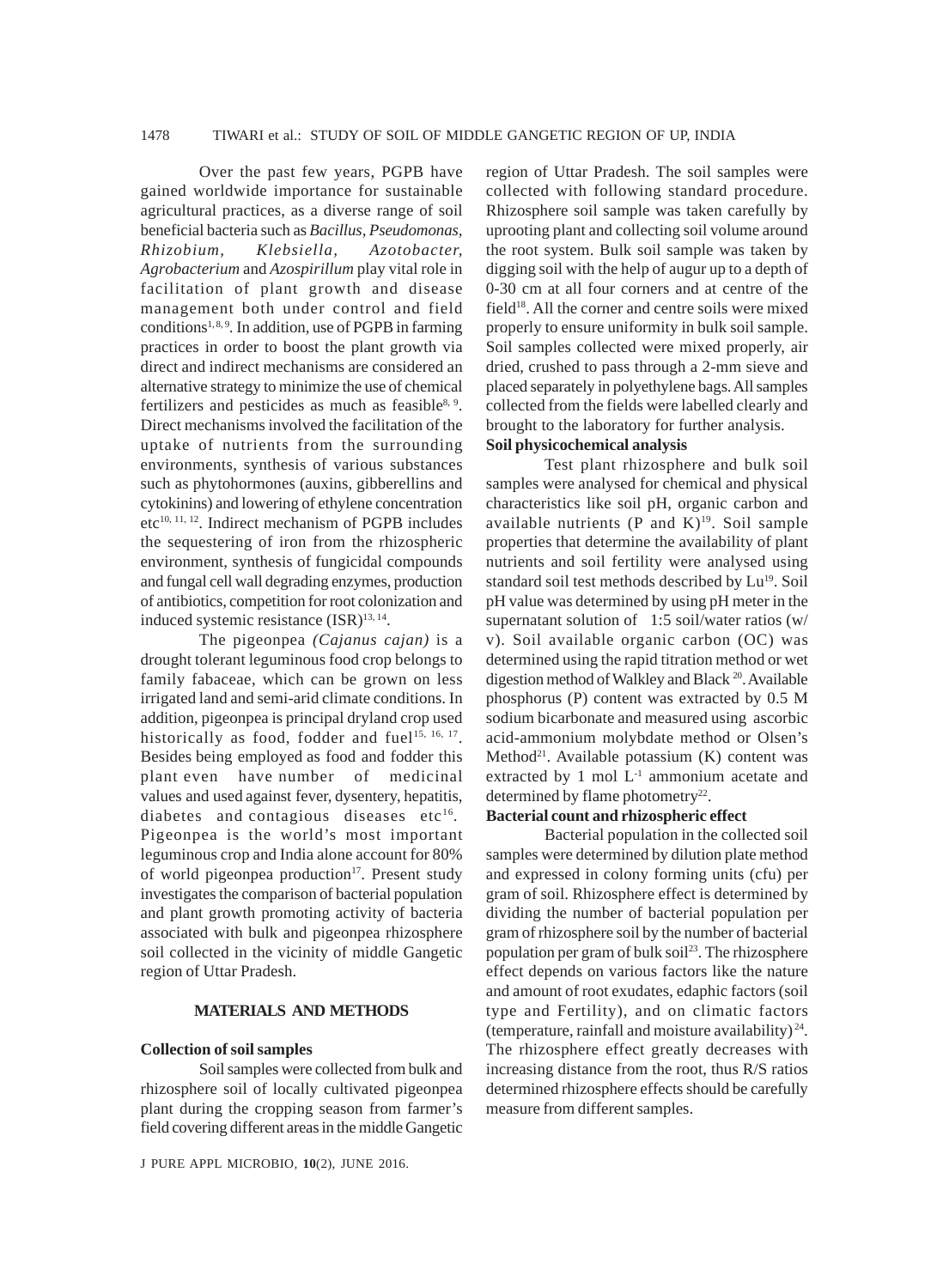Number of colonies in the rhizosphere soil  $R/S$  Ratio = Number of colonies in the non- rhizosphere

soil **Evaluation of plant growth promoting attributes**

# Phosphate solubilization activity on

Pikovskaya agar was detected by following the method of Kumar et al<sup>25</sup>. Indole-3-acetic acid (IAA) production was estimated by as per method of Gordon and Weber<sup>26</sup> in the presence of Ltryptophan. HCN production was tested by using method of Bakker and Schippers<sup>27</sup>. Siderophore production was determined by chrome azurol sulphonate (CAS) assay by following the method of Schwyn and Neilands<sup>28</sup>.

### **RESULTS AND DISCUSSION**

In the present work, bulk and rhizosphere soil samples collected from pigeonpea rhizosphere in the vicinity of middle Gangetic region of Uttar Pradesh were analyzed for different physicochemical parameters. Among the collected soil samples, pH of soil varied between 6.8 to 8.4 in rhizosphere soils whereas in bulk soil ranging between 6.7 to 8.2 indicating that very slight difference regarding pH was observed in rhizosphere and bulk soils (Fig. 1). Organic carbon (Oc) is vital component in soil that ameliorates the soil fertility by enhancing a good proportion of plant nutrients, trace elements and ions which are essential for plant growth and development and buffers soil against strong pH changes<sup>1</sup>. Differences in available nutrients (K and P) and organic carbon in bulk and rhizosphere soil collected from Middle Gangetic region of UP are illustrated in (Fig. 1 and 2).

Rhizosphere is appropriate niche for microbial populations due to exudation of compounds released by plant roots in root soil interface<sup>1, 25</sup>. Additionally, immense studies revealed that community of microorganisms inhabiting in an explicit environment is specific

**Table 1.** Plant growth promoting attributes of bacterial population associated with bulk and pigeonpea rhizosphere soils in the vicinity of middle Gangetic region of UP

| Soil sample      | Bacterial population (%) |      |                                                               |  |
|------------------|--------------------------|------|---------------------------------------------------------------|--|
|                  | IAA production           |      | Phosphate solubiliation Siderophore production HCN production |  |
| Rhizosphere soil | 46                       | 16.6 | 75                                                            |  |
| Bulk soil        | 38.8                     | 5.5  | 67                                                            |  |

and dependent solely on the set of ecological and physical factors of that environment<sup>25</sup>. In the present study, bacterial count of rhizosphere soils were found to range between  $250x10^5$  to  $40x10^5$ whereas in bulk soil ranging between  $220x10<sup>5</sup>$  to 14x10<sup>5</sup> (Fig. 3). Results suggested that bacterial count of rhizosphere soils were found greater in pigeonpea rhizosphere as compared to bulk soils which might be as a result of volatile compounds released by root cells and soil microorganisms (such as organic acids, sugars, proteins and amino acids). These results are supported by the work of Mishra *et al*<sup>1</sup>, Bowen<sup>29</sup>, Sylvia<sup>30</sup> and Johri<sup>31</sup> that reported higher population in rhizosphere soils as comparison to bulk soil. Moreover, the dense and active population of microbes interacts with the roots and *root* interior of healthy plants<sup>23, 24</sup>. In addition, microbial abundance and its activity in the root soil interface indicate rhizosphere effect<sup>6</sup>.

Rhizosphere effect is determined by dividing the number of bacterial population per gram of rhizosphere soil by the number of bacterial population per gram of bulk soil<sup>23</sup>. In general, the rhizosphere effect greatly decreases with increasing distance from the root<sup>1, 32</sup>. The rhizosphere effect depends on various factors like the nature and amount of root exudates, edaphic factors (soil type and Fertility), and on climatic factors (temperature, rainfall and moisture availability) etc<sup>6</sup>. Rhizosphere of plant species in different places was affected the R/S ratio. In the present study, R/S ratio was highest in Masodha (5.74) followed by Bikapur (5.44) and Faizabad (5.4). Lowest R/S ratio was recorded in Buxa (1.12) followed by Barkaccha (1.16) indicating positive rhizospheric effect in rhizosphere of pigeonpea (Fig. 4). Our results are in close conformation to those of Mishra *et al*<sup>1</sup> and Calvaruso *et al*32 that

J PURE APPL MICROBIO*,* **10**(2), JUNE 2016.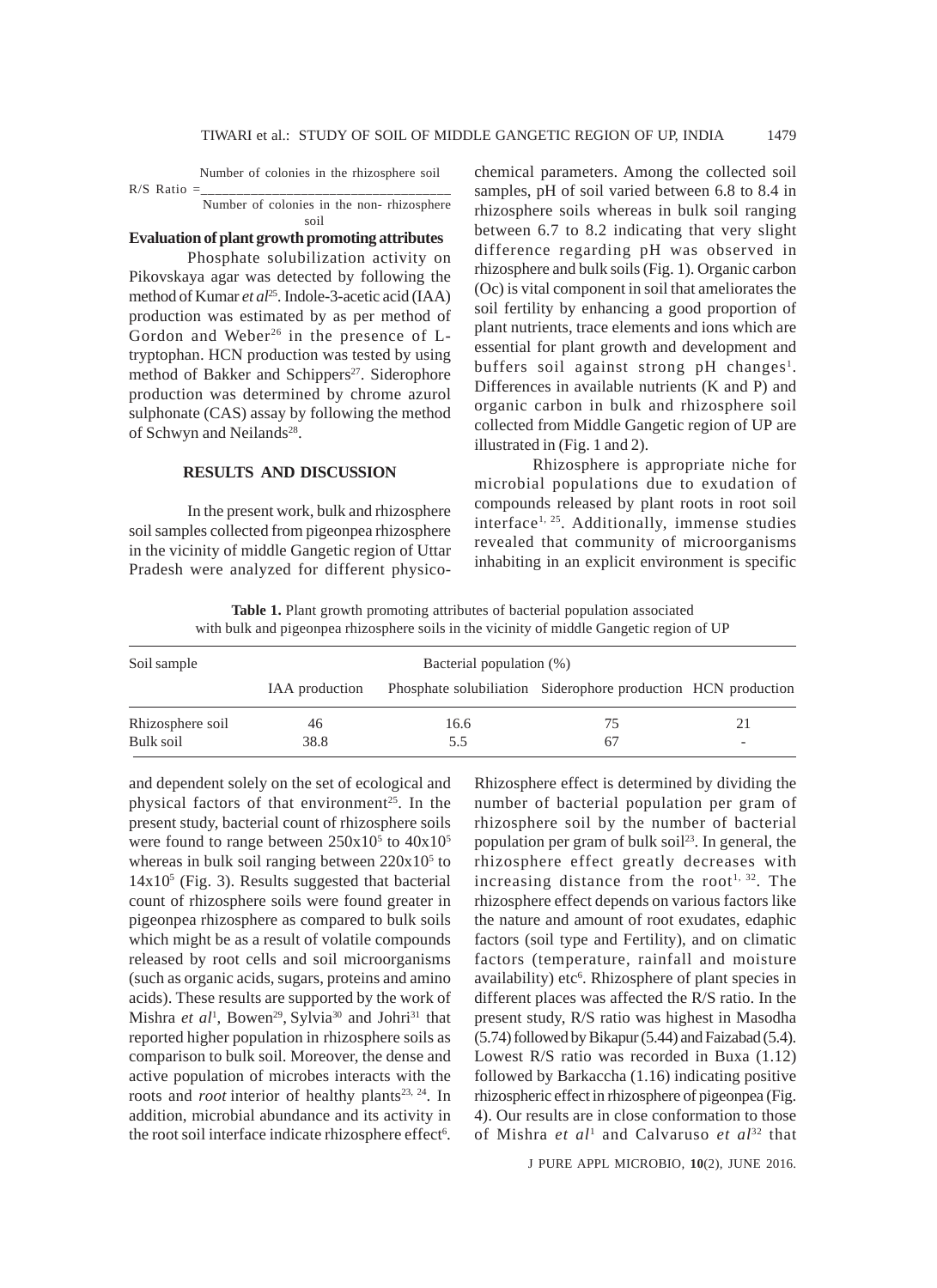

**Fig. 1.** Differences in pH and available organic C% of bulk and pigeonpea rhizosphere soil collected from Middle Gangetic region of UP



**Fig. 2.** Differences in available nutrients (K and P) in bulk and rhizosphere soil collected from Middle Gangetic region of UP



J PURE APPL MICROBIO*,* **10**(2), JUNE 2016. **Fig. 3.** Bacterial population of bulk and rhizosphere soil collected from Middle Gangetic region of UP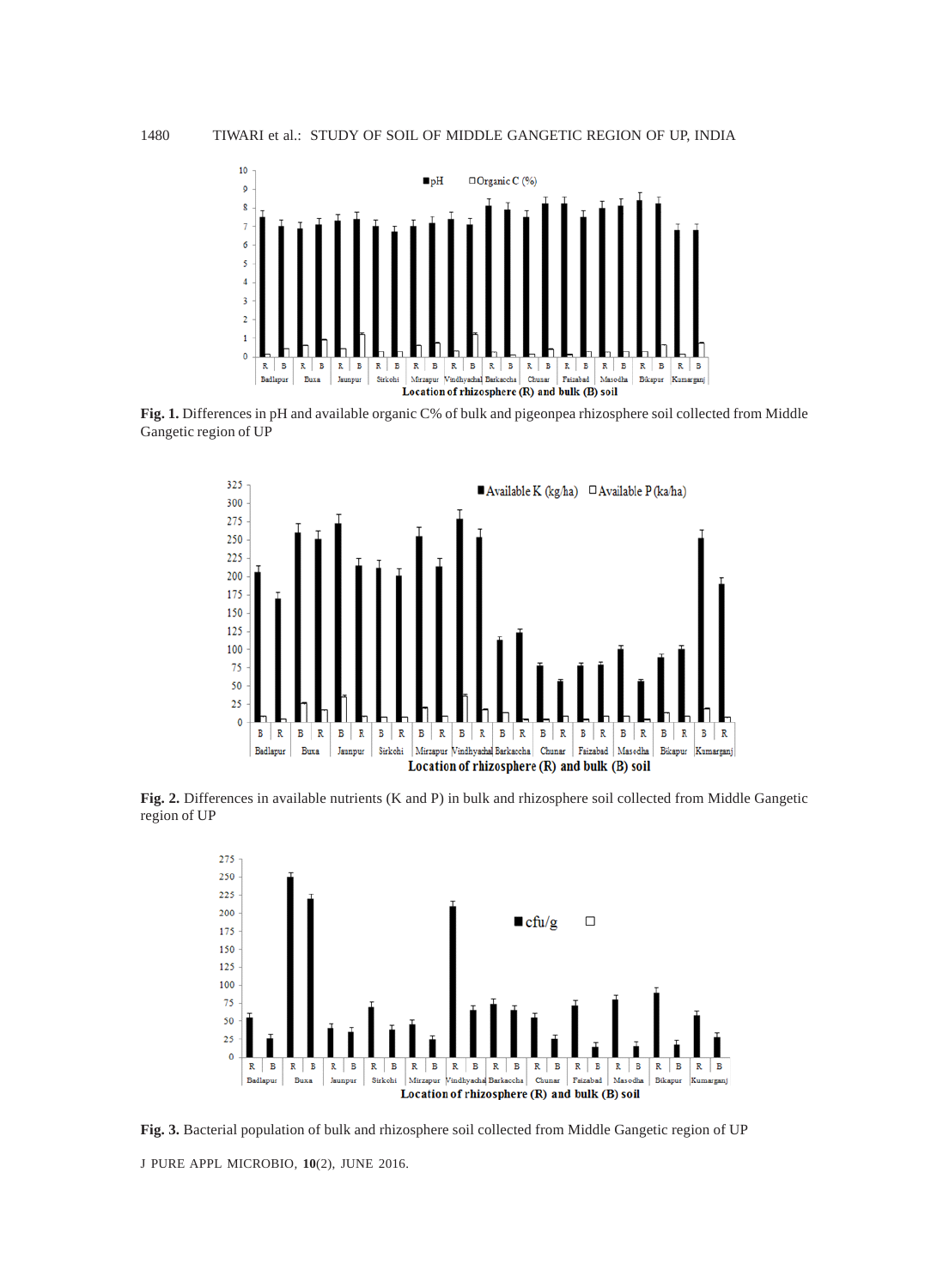highlights the occurrence of positive rhizospheric effect in maize and Norway Spruce rhizosphere respectively.

Root soil interface is an essential soil ecological environment recognized for various aspects of plant microbe interactions<sup>33</sup>. Interaction of microorganisms and plant in the root soil interface may be beneficial, neutral or deleterious for plant growth<sup>34</sup>. Soil beneficial bacteria that help in plant growth and development is called PGPB<sup>2</sup>. PGPB were defined as soil beneficial bacteria that colonize the roots of plant and promote plant growth via direct and indirect ways<sup>9</sup>. Hence, bacterial population associated with bulk and pigeonpea rhizosphere soils were evaluated *in vitro* plant growth promoting attributes (Table 1). In the present investigation, 46%, 16.6%, 75% and 21% of bacterial population associated with rhizosphere soil were found to be phosphate solubilizing, IAA, siderophore and HCN producing whereas in bulk soil 5.5%, 38.8% and 67% of bacterial population were found to be phosphate solubilizing, IAA and siderophore producing (Table 1). The results suggest that higher percentage of phosphate solubilizers, IAA, siderophore and HCN producers were found in rhizospheric soils of pigeonpea as comparison to bulk soils. Ample studies have been documented that higher concentration of phosphate-solubilizers and IAA producers is usually found in the rhizosphere soils in comparison to bulk soil<sup>2, 9, 35-37</sup>. However, ability of bacteria to produce IAA depends on the culture



**Fig. 4.** R/S ratio of different soil samples collected from Middle Gangetic region of UP

condition, growth stage, uptake of microbial IAA by plant and substrate availability<sup>35, 36</sup>. In addition, siderophore and HCN production is another important trait of soil beneficial bacteria that indirectly influences growth of plants by playing essential role in the biological control of plant pathogens<sup>38, 39</sup>. In the present study, none of the isolates isolated from bulk soil produced HCN whereas 21% of bacterial population associated with pigeonpea rhizosphere were found to be HCN producing. It has been reported that bacterial population showing production of HCN plays a pivotal role in biological control of weeds via environmentally compatible mechanism<sup>40</sup>.

In conclusion, the present investigation revealed that bacterial population associated with middle Gangetic region of Uttar Pradesh can be used as microbial inoculants for pigeonpea plant and other crops also. However, further studies are needed to confirm the effectiveness of these bacterial populations both under green house and field conditions. Additionally, bacterial populations associated with rhizosphere of pigeonpea crop can be further explored for different aspects of bioprospecting potential.

#### **ACKNOWLEDGEMENTS**

The present work is the result of DBT project (BT/PR469/AGR/05/545/2011) entitled, "Harnessing PGPRs from Indo Gangetic Plain Region of Uttar Pradesh for Growth Promotion and

J PURE APPL MICROBIO*,* **10**(2), JUNE 2016.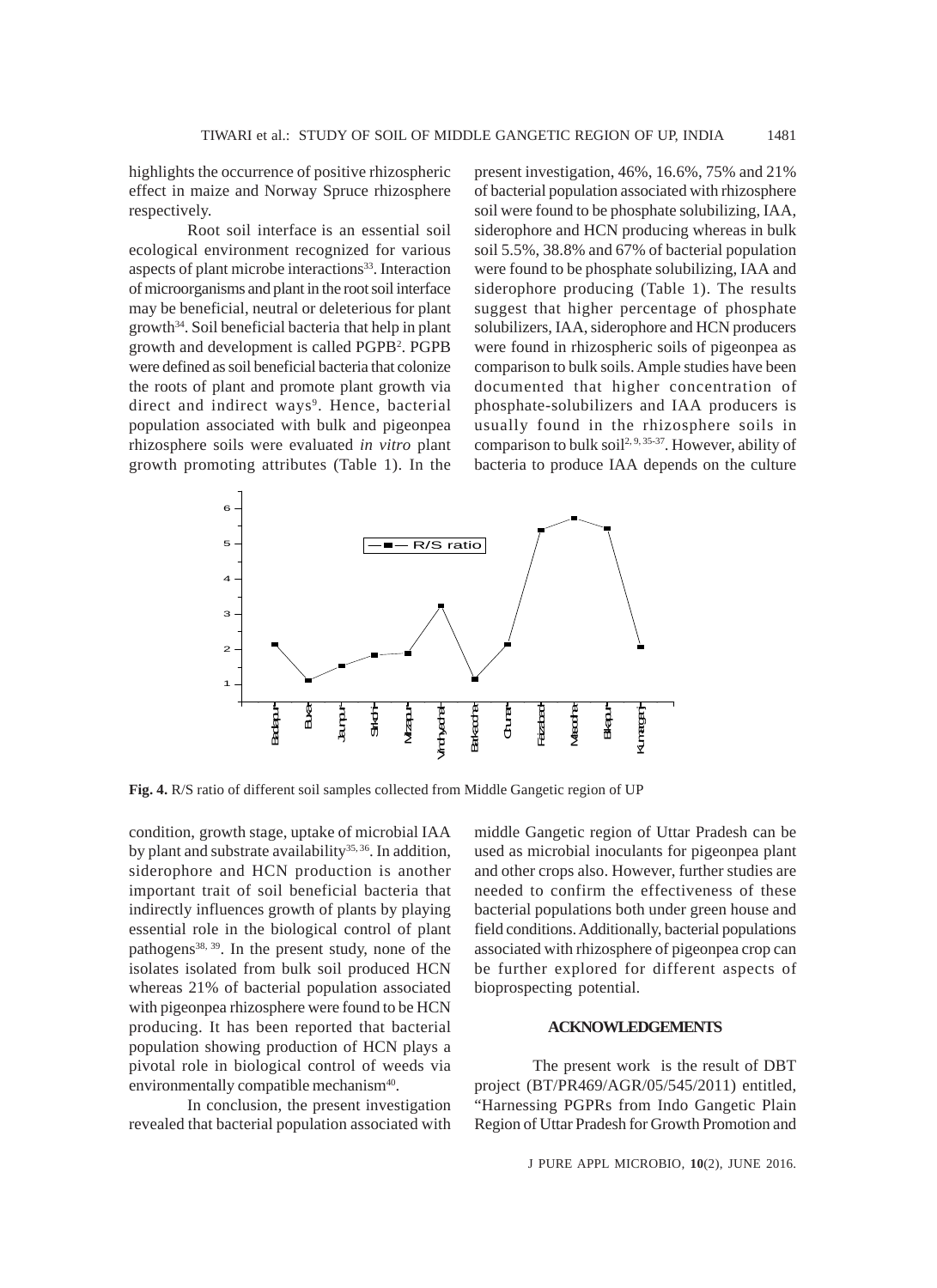Disease Suppression in Rice and Pigeon Pea" funded by Department of Biotechnology (DBT), Government of India. The authors greatly acknowledge Director MNNIT Allahabad for providing necessary facilities to the execution of the present study.

#### **REFERENCES**

- 1. Mishra, A., Sachan, S. G., Pandey, D. M. Maize rhizosphere microbial population in soils of Jharkhand. *Int. J. Pharm. Sci*., 2015; **7**(4): 218- 222.
- 2. JW Kloepper, MN Schroth. Plant growth promoting rhizobacteria on radishes. Proc IV Int Conf Plant Pathogen Bacter., 1978; **2**: 879- 82.
- 3. H Marschner. Mineral Nutrition Plants. II<sup>nd</sup> Edition. Academic Press London; 1995.
- 4. Sylvia, D., Fuhrmann, J., Hartel, P., Zuberer, D. Principles and applications of soil microbiology. Upper Saddle River, NJ: Prentice Hall, 1999; p. 408-26.
- 5. Horner-Devine, M.C., Leibold, M.A., Smith, V.H., Bohannan, B.J.M. Bacterial diversity patterns along a gradient of primary productivity. *Ecol. Lett*., 2003; **6**: 613–622.
- 6. McNear, D.H. The rhizosphere-roots, soil and everything in between. *Nature Education Knowledge*, 2013; **4**: 1.
- 7. Wang, Du., Z. Y, Q. H., Xing, S. J., Liu, F. C., Ma, B. Y., Ma, H. L., & Liu, D. X. Fine root distribution, characteristics and rhizosphere soil properties in a mixed stand of *Robinia pseudoacacia* and *Fraxinus velutina* in a saline soil. *Silva Fennica*, 2013; **47**(3).
- 8. Farina, R., Beneduzi, A., Ambrosini, A., de Campos, S. B., lisboa, B. B., Wendisch, V., Vargas, L.K., Passaglia, L.M.P., Diversity of plant growth-promoting rhizobacteria communities associated with the stages of canola growth. *Appl. Soil Ecol*., 2012; **55**: 44–52.
- 9. Saharan B.S., Nehra V. Plant growth promoting rhizobacteria: a critical review. *Life Sci. Med. Res.,* 2011; **21**: 1.
- 10. Kloepper, J.W., Rodriguez-Ubana, R., Zehnder, G.W., Murphy, J.F., Sikora, E., Fernandez C. Plant root bacterial interactions in biological control of soil borne diseases and potential extension to systemic and foliar diseases. *Austr. Plant Pathol.,*1999; **28**: 21-26.
- 11. Glick B. The enhancement of plant growth by free living bacteria. *Microbiol*., 1995; **41**: 109- 117.
- 12. Glick, B. R., Changping, L., Ghosh, S.,

J PURE APPL MICROBIO*,* **10**(2), JUNE 2016.

Dumbroff, E. B. Early development of canola seedlings in the presence of the plant growthpromoting rhizobacteria *Pseudomonas putida. Soil Biol. Biochem*., 1997; **29**: 1233–1239.

- 13. Liu, D., Fang, S., Tian, Y., Chang, SX. Nitrogen transformation in the rhizosphere of different tree types in a seasonally flooded soil. *Plant Soil Environ*., 2014; **60**: 249-54.
- 14. Weller, D. M., Cook, R.J. Suppression of take all the wheat by seed treatment with fluorescent *Pseudomonads*. *Phytopathol*., 1983; **23**(3): 23.
- 15. Pandey, K.K., Upadhyay, J.P. Microbial population from Rhizosphere and Non-Rhizosphere soil of pigeonpea : Screening for Resident Antagonist and Mode of Mycoparasitism. *J. Mycol. Pl. Pathol*., 2000; **30**(1): 7 -10.
- 16. Vidhyasekaran, P., Sethuraman, K., Rajappan, K., & Vasumathi, K. Powder formulations of *Pseudomonas fluorescens* to control Pigeonpea wilt. *Biological control*, 1997; **8**(3): 166-171.
- 17. Singh, U., Singh, B. Tropical grain legumes as important human foods. *Economic Botany*, 1992; **46**(3): 310-321.
- 18. Yanai, J., Sawamoto, T., Oe, T., Kusa, K., Yamakawa, K., Saka moto, K., Naganawa, T., Inubushi, K., Hatano, R. Kosaki T. Spatial variability of nitrous oxide emissions and their soil-related determining factors in an agricultural field. *J. Environ. Qual*., 2003; **32**: 1965-1977.
- 19. Muhr, G. R., Dutta, N.P., Sankara Subramanoey. Soil Testing in India. USAID, New Delhi, India, 1965.
- 20. Walkley, A., Black, I.A. An examination of the Degtjareff method for determining soil organic matter and a proposed modification of the chromic acid titration method. *Soil Sc*.*,* 1934; **37**: 29–38.
- 21. Bray, H. R., and L. T. Kurtz. Determination of total organic and available forms of phosphorus in soil. *Soil Sc*., 1945; **59**: 39–45.
- 22. Rich, C. I. Elemental analysis by ûame photometry. In *Methods of soil analysis, part 2: Chemical and microbiological properties*, ed. C. A. Black, 849–864. Madison, Wisc.: American Society of Agronomy,1965.
- 23. Morgan, J. A. W., Bending, G.D., White, P.J. Biological costs and benefits to plant–microbe interactions in the rhizosphere. *J Experimental Botany*, 2005; **56**: 1729–1739.
- 24. Pandey, A., Palni, L. M. S. The rhizosphere effect in trees of the Indian Central Himalaya with special reference to altitude. *Appl. Ecol. Environ. Res*., 2007; **5**: 93–102.
- 25. Kumar, P., Kaushal, N., Dubey, R. C. Isolation and identification of Plant Growth Promoting